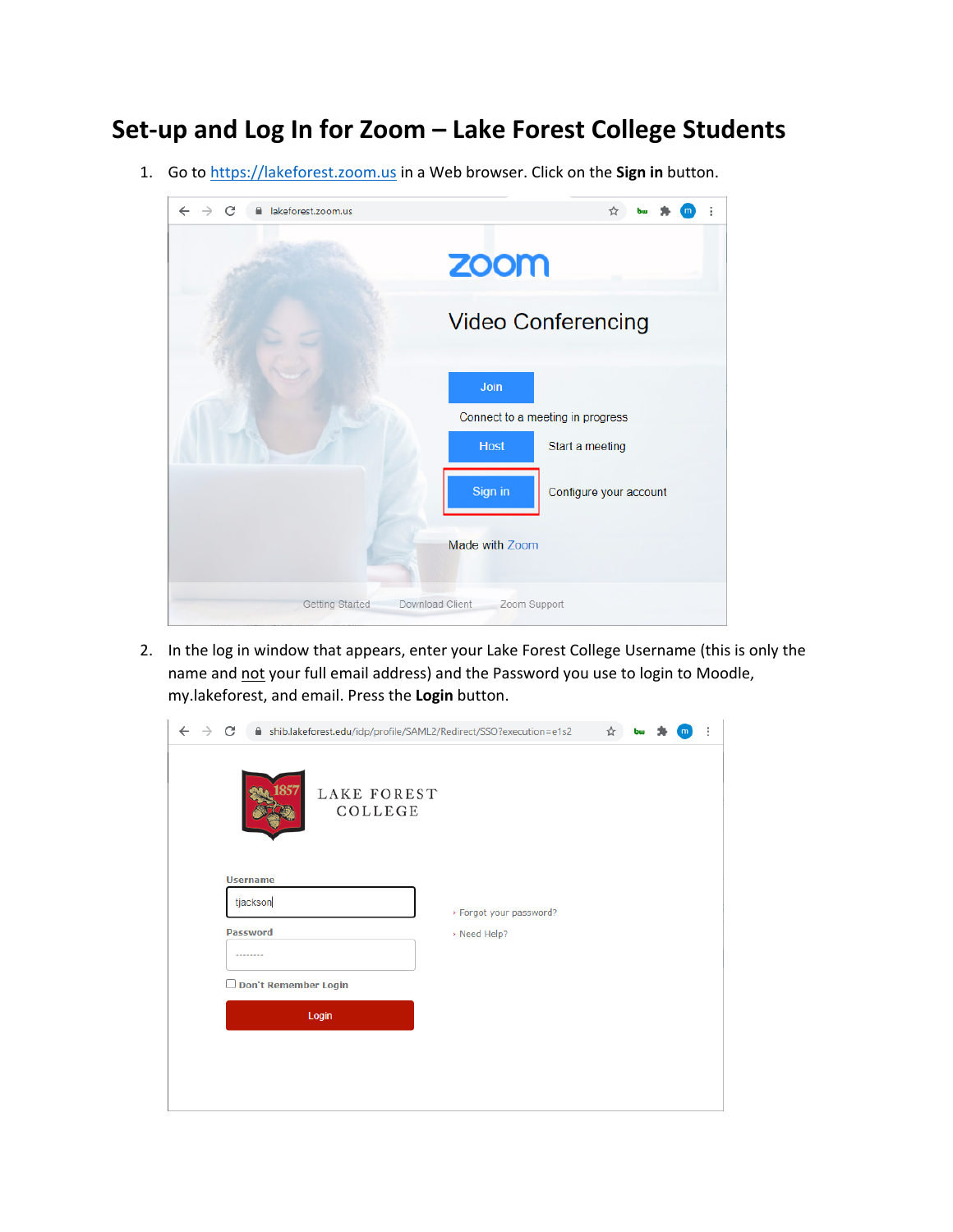3. Once logged in, your Zoom account is set up and you can begin using it for meetings.

Next, if you have not already downloaded the Zoom desktop application on your computer, go to <https://zoom.us/download> and click on the **Download** button to install the **Zoom Client for Meetings**. If the installation does not begin automatically, go to the **Downloads** folder for your Web browser and double-click the Zoom installer file to complete the installation.



4. Once Zoom has been installed, you can log in and use the desktop application to host and attend Zoom meetings. To do so, open the Zoom desktop application and click on the **Sign In** button.

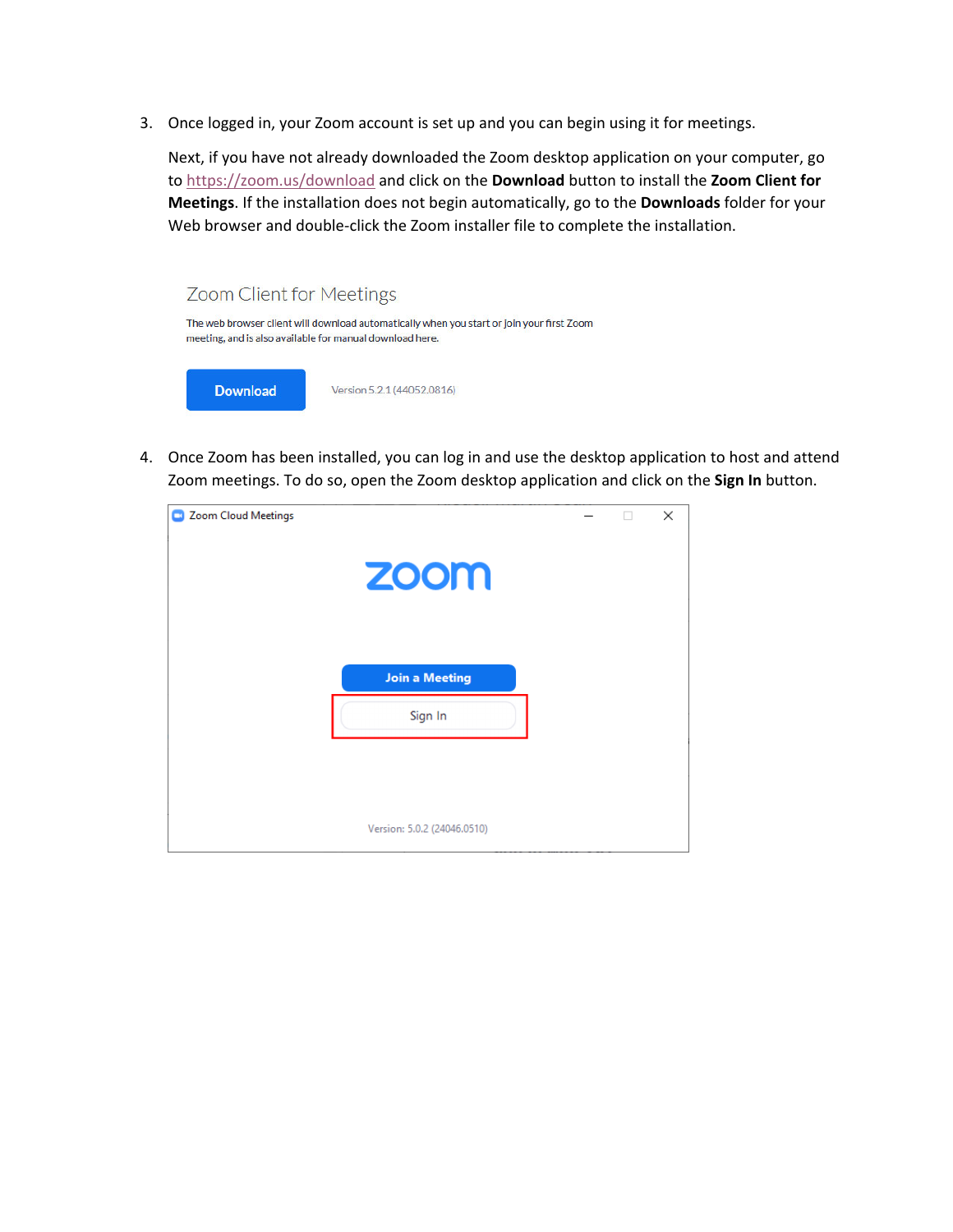5. In the sign in window that appears, click on the **Sign In with SSO** button.

| Sign In             |         |    |   |                       |
|---------------------|---------|----|---|-----------------------|
| Enter your email    |         |    | ۹ | Sign In with SSO      |
| Enter your password | Forgot? | or | G | Sign In with Google   |
| Keep me signed in   | Sign In |    | f | Sign In with Facebook |

6. The Sign In with SSO screen will appear prompting for a domain. **lakeforest** should be entered in the text box and then click **Continue**.

| Zoom Cloud Meetings |                                  |                 | $\sim$ | o | $\times$ |
|---------------------|----------------------------------|-----------------|--------|---|----------|
|                     | Sign In with SSO                 |                 |        |   |          |
|                     | Company Domain<br>lakeforest     | .zoom.us        |        |   |          |
|                     | I do not know the company domain | <b>Continue</b> |        |   |          |
| < Back              |                                  |                 |        |   |          |